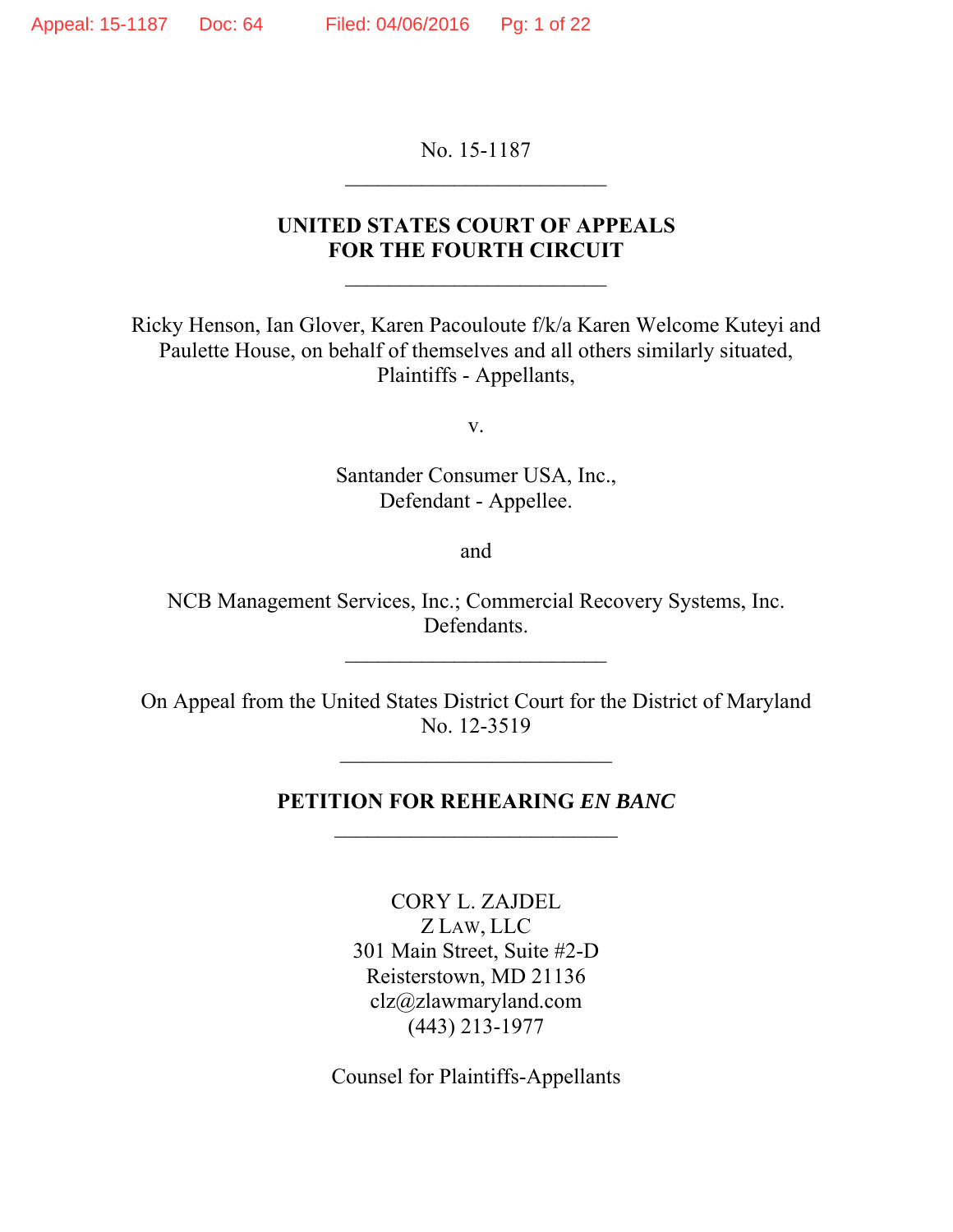# **TABLE OF CONTENTS**

| $A_{\cdot}$ | The Panel Decision is in Direct Conflict with the Decisions of |  |
|-------------|----------------------------------------------------------------|--|
| <b>B.</b>   | The Panel Decision Conflates Inclusionary and Exclusionary     |  |
|             |                                                                |  |
|             |                                                                |  |
|             |                                                                |  |
|             |                                                                |  |
|             |                                                                |  |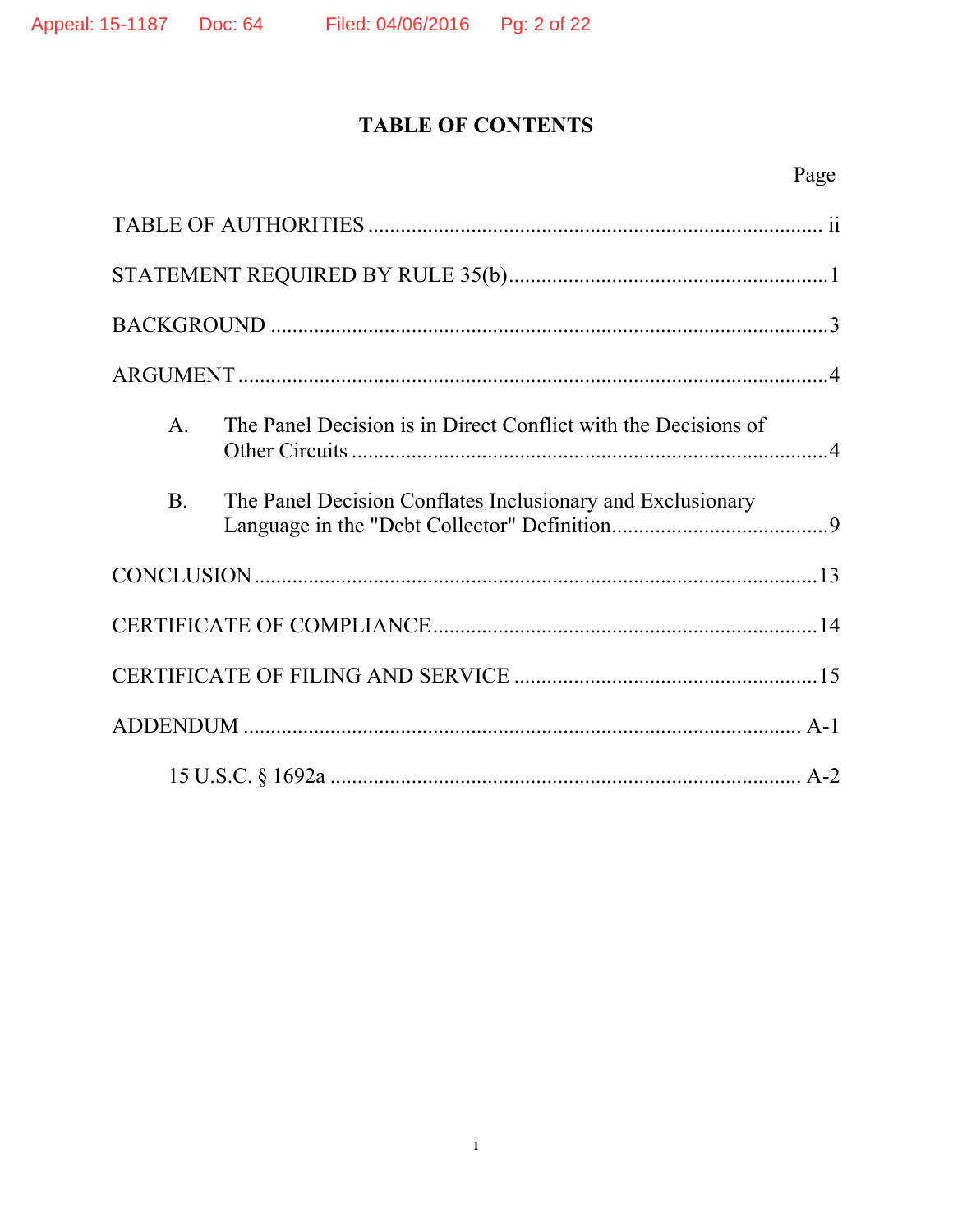# **TABLE OF AUTHORITIES**

# **Page(s)**

## **CASES**

| <i>Bailey v. Security Nat'l Servicing Corp., 154 F.3d 384 (7th Cir. 1998)2, 7</i> |
|-----------------------------------------------------------------------------------|
|                                                                                   |
| Davidson v. Capital One Bank (USA), N.A.,                                         |
|                                                                                   |
|                                                                                   |
|                                                                                   |
|                                                                                   |
| Schlosser v. Fairbanks Capital Corp.,                                             |

## **STATUTES**

## **RULES**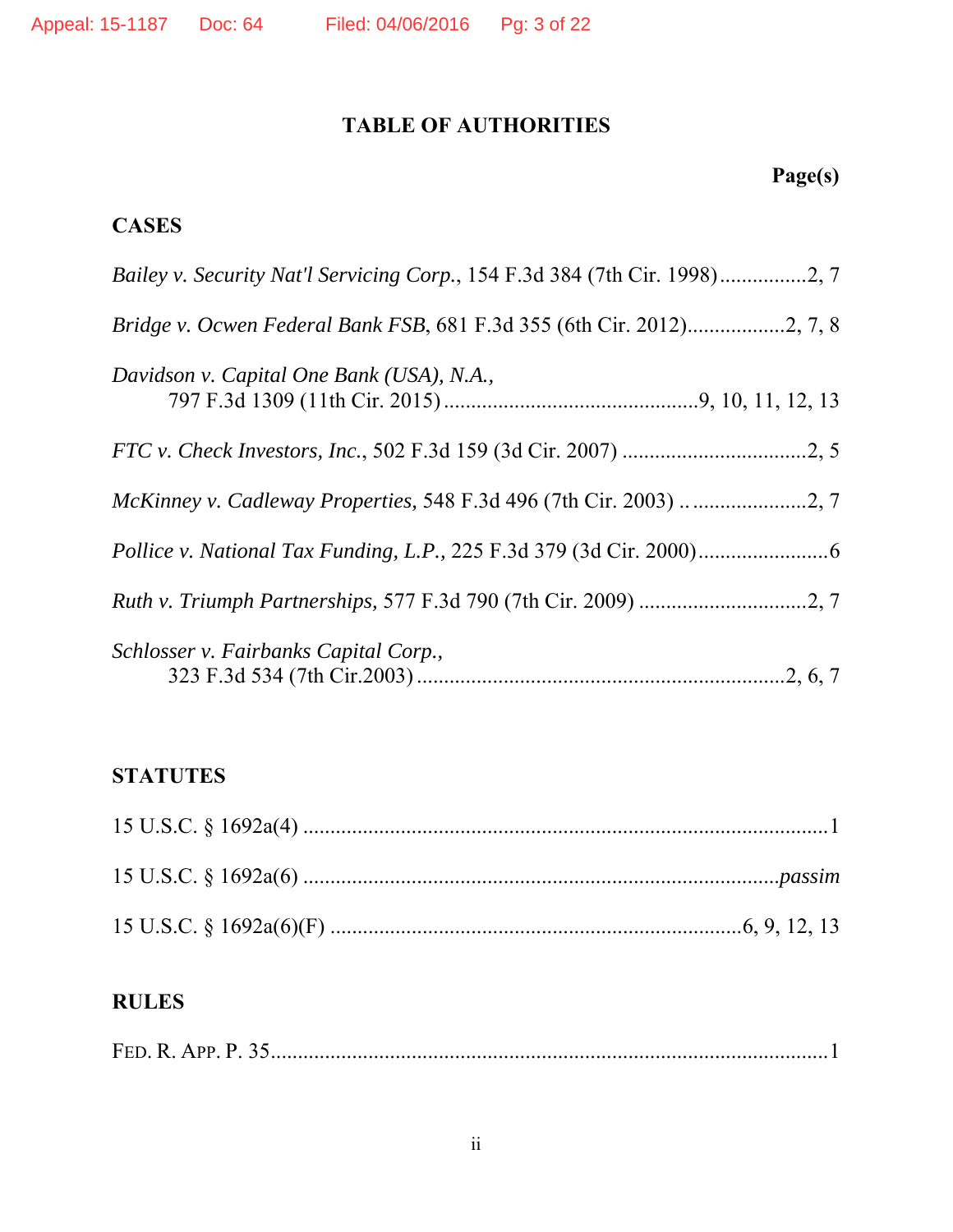# **OTHER AUTHORITY**

| FTC Report, Repairing a Broken System: Protecting Consumers in |  |
|----------------------------------------------------------------|--|
|                                                                |  |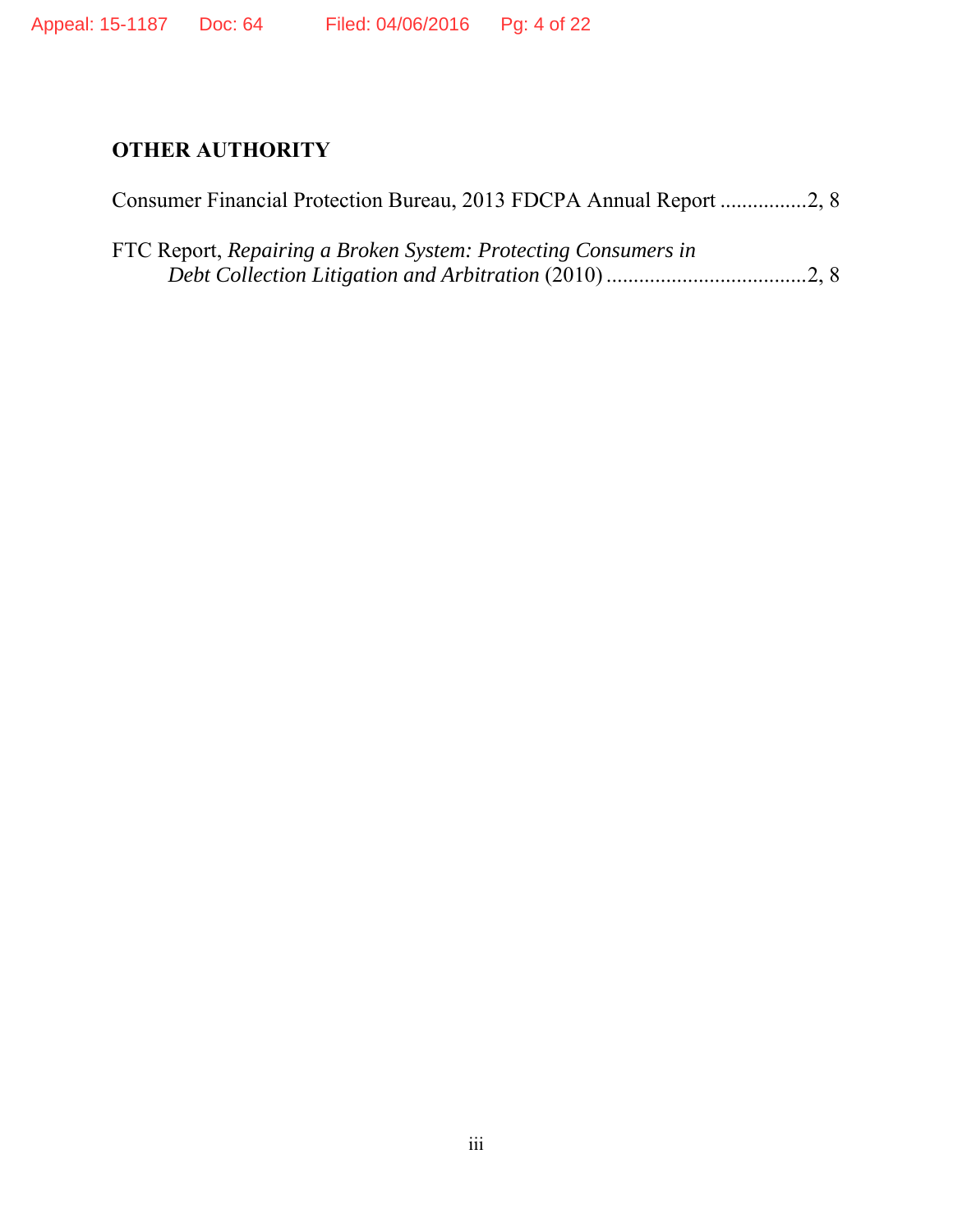### **STATEMENT REQUIRED BY RULE 35(b)**

 Rehearing *en banc* is warranted because this case involves a question of exceptional importance. FED. R. APP. P. 35(b). The panel's holding that the *Fair Debt Collection Practices Act* ("FDCPA"), 15 U.S.C. §§ 1692-1692p "generally does not regulate creditors when they collect debt on their own account" dramatically curtails the scope of the FDCPA, strips consumers of valuable federal statutory rights by removing from coverage any entity purchasing a defaulted debt and collecting the debt on behalf of itself and is in direct conflict with decisions of other circuits that have addressed this identical issue.

The FDCPA prohibits specific entities  $(debt$  collectors)<sup>1</sup> from using specifically enumerated unfair or deceptive practices to collect debts from consumers. This appeal only concerns which *entities* are covered by the FDCPA. Under this panel's opinion, a federal statute enacted to provide important rights and protections from debt collectors has been judicially repealed in part.

 The panel decision that any entity collecting on its own debt is not a "debt collector" subject to the FDCPA, even when the entity collecting did not originate the debt and where the debt was purchased years after default, is in direct conflict with the decisions of the Third, Sixth and Seventh Circuits, the Federal Trade

<sup>&</sup>lt;u>1</u>  $\frac{1}{1}$  Congress identified two types of entities that collect debts: (1) debt collectors [15 U.S.C. § 1692a(6)]; and (2) creditors [15 U.S.C. § 1692a(4)]. The FDCPA applies to restrict and punish the actions of "debt collectors" and generally exempts "creditors" from coverage.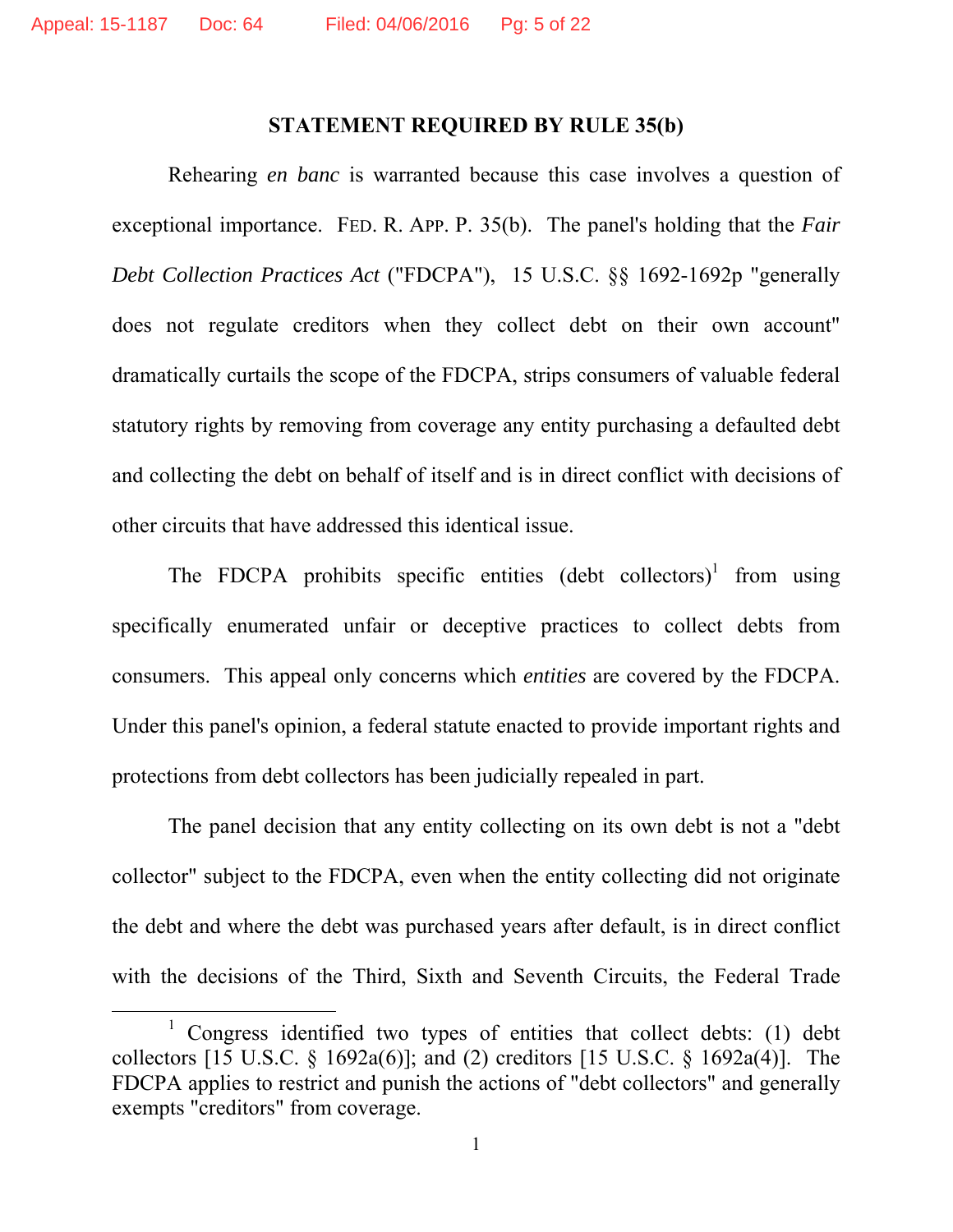Commission ("FTC") and the Consumer Financial Protection Bureau ("CFPB"). *FTC v. Check Investors, Inc.*, 502 F. 3d 159 (3d Cir. 2007); *Ruth v. Triumph Partnerships*, 577 F.3d 790, 796 (7th Cir. 2009); *Schlosser v. Fairbanks Capital Corp.*, 323 F.3d 534, 536 (7th Cir.2003); *McKinney v. Cadleway Properties*, 548 F.3d 496, 501 (7th Cir. 2003); *Bailey v. Security Nat'l Servicing Corp.*, 154 F.3d 384, 387 (7th Cir. 1998); *Bridge v. Ocwen Federal Bank, FSB*, 681 F.3d 355 (6th Cir. 2012); FTC Report, *Repairing a Broken System: Protecting Consumers in Debt Collection Litigation and Arbitration,* p. 6 n. 15 (2010) (available at www.ftc.gov/os/2010/07/debtcollectionreport.pdf) (last visited April 6, 2016); and Consumer Financial Protection Bureau, 2013 FDCPA Annual Report, at 14 n.14 (available at a

http://files.consumerfinance.gov/f/201303 cfpb March FDCPA Report1.pdf) (last visited April 6, 2016). These cases and agency interpretations hold categorically that the determination of whether an entity is a debt collector (covered) or creditor (not covered) under the FDCPA is whether the debt was in default at the time the entity acquired the specific debt. These decisions and administrative agency interpretations appropriately apply the FDCPA's definition of debt collector to include all debt buyers purchasing debts after default. If the panel opinion were left untouched, debt buyers would be entirely unregulated by the FDCPA because regardless of whether it is the principal purpose of the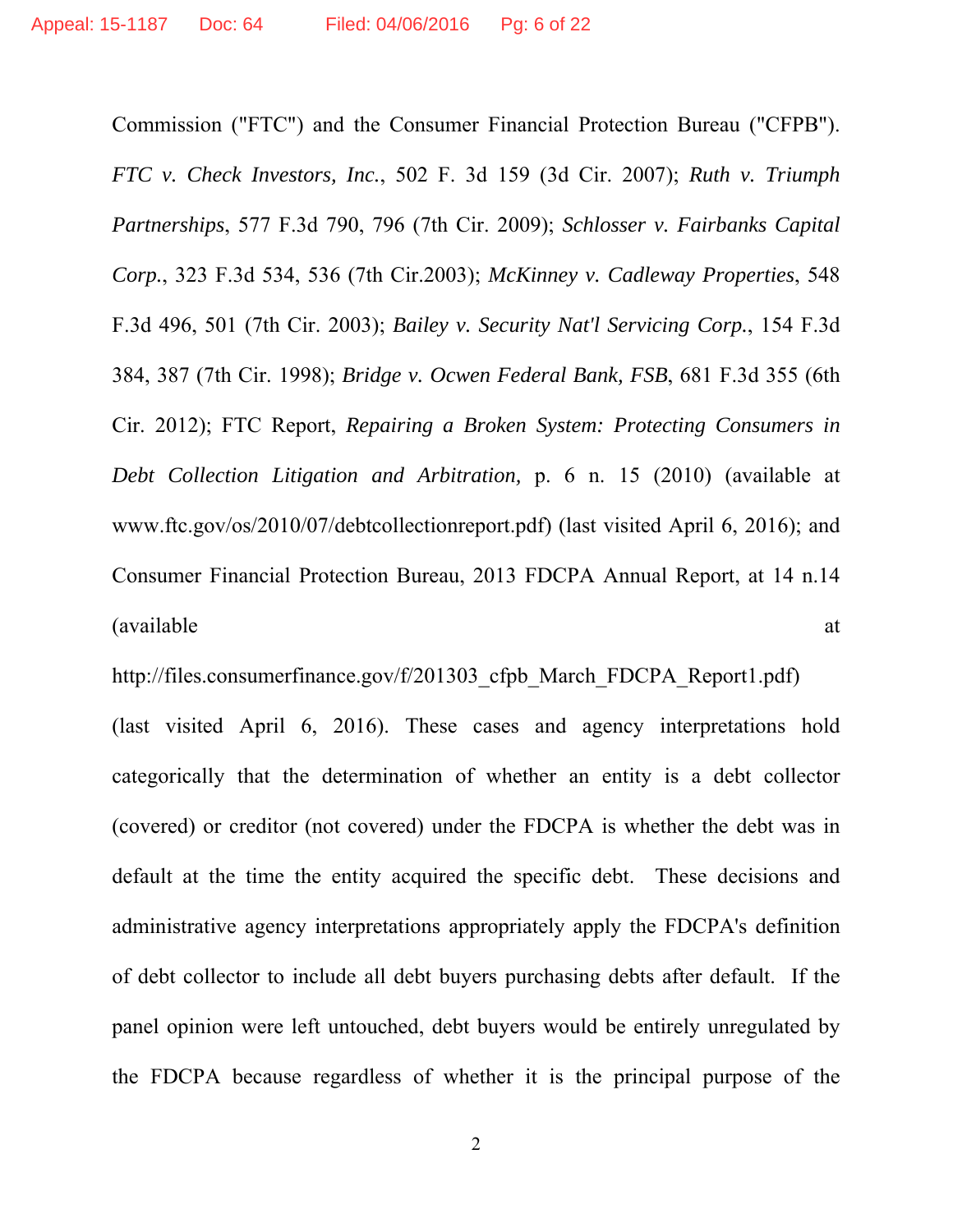business or whether the entity only regularly participates in debt collection activities, the debt buyer always collects on its own debt.

 In addition, the panel decision confuses whether an *entity* is a "debt collector" subject to the FDCPA due to its general business practices in collecting debts with whether a *specific debt* is subject to or excluded from FDCPA coverage. By requiring a consumer to allege that an entity is collecting the specific debt "for another[,]" the panel opinion sets a dangerous precedent that could be read to eliminate from FDCPA coverage all debt buyers collecting their own debts.

 This Court should grant rehearing *en banc* to address the scope of the important consumer protections afforded by the FDCPA as this Court's interpretation will control hundreds of thousands (100,000's) of transactions and millions (1,000,000's) of interactions between consumers and commercial entities each year within the Fourth Circuit.

#### **BACKGROUND**

 This consumer class action was filed by Appellants against Appellee Santander Consumer USA, Inc. ("Santander") alleging multiple violations of the FDCPA for alleged abusive debt collection activities undertaken by Santander and its agents. Appellants alleged that the original creditor hired Santander to collect from Appellants and more than three thousand (3,000) other Maryland consumers after each of their consumer debts were in default and that sometime thereafter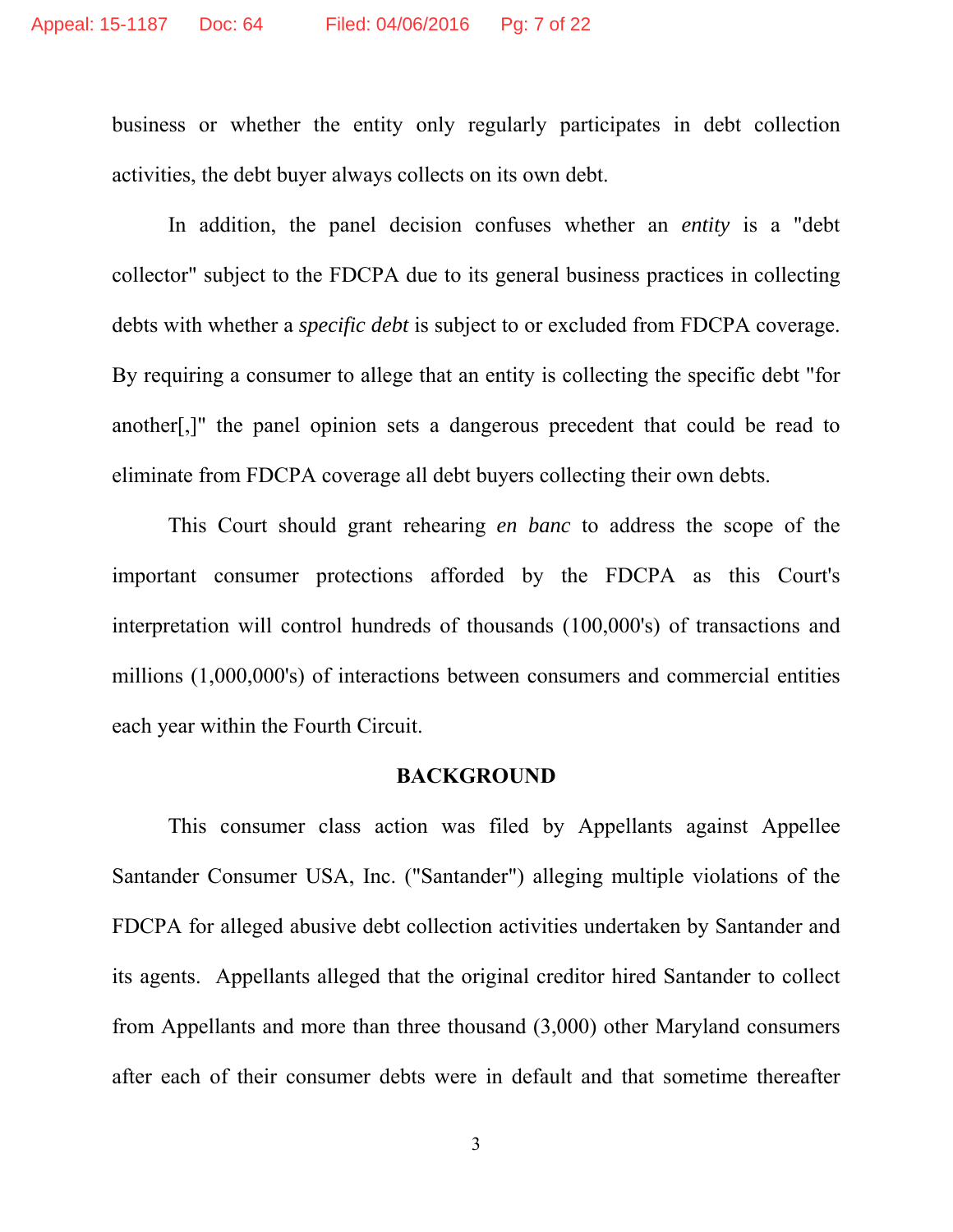when each of Appellants' debts were still in default Santander purchased the debts and began attempting to collect the defaulted debts in its own name.

 Santander filed a Motion to Dismiss in the United States District Court arguing that it was not a "debt collector" and therefore not subject to the FDCPA. Rather, Santander asserted that it was a "creditor" with respect to its debt collection activities against Appellants because Santander purchased the consumer debts and was not attempting to collect from Appellants on behalf of another. The District Court granted the Motion to Dismiss holding that Santander was not a "debt collector" subject to the FDCPA because Santander purchased the debt and was attempting to collect the defaulted consumer debts on behalf of itself. Appellants appealed the District Court's decision dismissing the case. After oral argument, the Fourth Circuit Panel affirmed the District Court's opinion. Dk. #62.

#### **ARGUMENT**

## A. The Panel Decision is in Direct Conflict with the Decisions of Other Circuits

 The panel's conclusion that the FDCPA never applies to a debt buyer (*i.e.* an entity other than the original creditor that is collecting on behalf of itself) is in direct conflict with the decisions of the Third, Sixth and Seventh Circuits.<sup>2</sup>

 $\frac{1}{2}$ <sup>2</sup> The Panel Decision recognized but refused to address or analyze the Circuit split. Dk. #62 at 12 (*citing Bridge*, *Ruth* and *Check Investors*).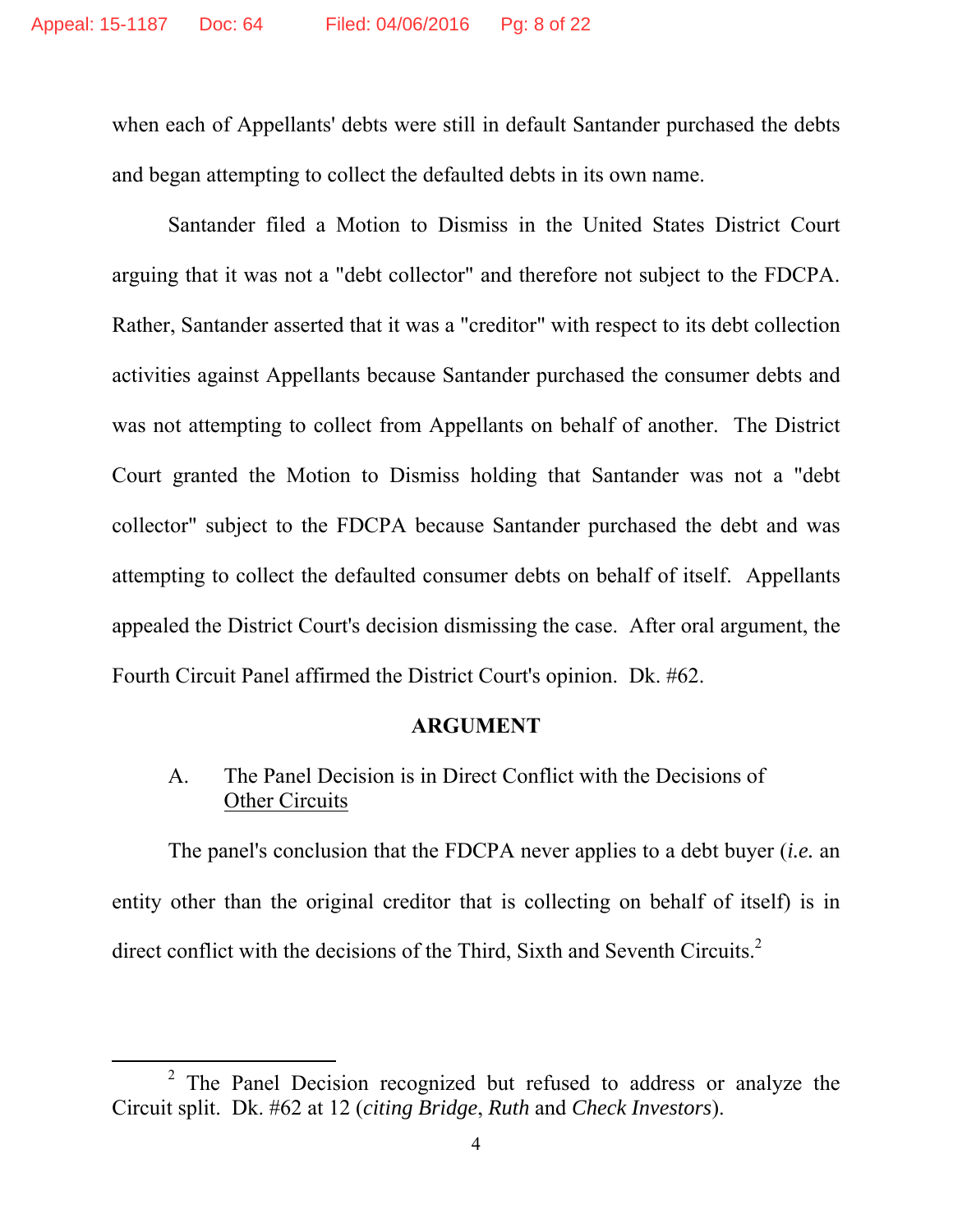In *FTC v. Check Investors, Inc.*, 502 F. 3d 159 (3d Cir. 2007), a large group of consumers drafted checks that were not covered by deposited funds. Multiple third-party companies guaranteed these checks for merchants in exchange for all rights in collecting any insufficient funds checks which were considered debts under the FDCPA. The third-party companies originally hired Check Investors to collect the debts on their behalf. Assuming that it could skirt the requirements of the FDCPA and use deceptive and harassive debt collection techniques by acquiring the debts and collecting in its own name, Check Investors began buying these insufficient funds checks from the third-party companies for pennies on the dollar.

Check Investors as a non-originating debt buyer argued that it was not subject to the FDCPA because "they are actually 'creditors' collecting debts actually owed to them, as opposed to 'debt collectors' collecting obligations owed to someone else." *Id.* at 172 (citations omitted). The Third Circuit found that "pursuant to § 1692a, Congress has unambiguously directed our focus to the time the debt was acquired in determining whether one is acting as a creditor or debt collector under the FDCPA." *Id.* at 173. The Third Circuit held that under the FDCPA a non-originating debt buyer that acquires a debt prior to default is a "creditor" and if that same entity acquires a debt after default it is a "debt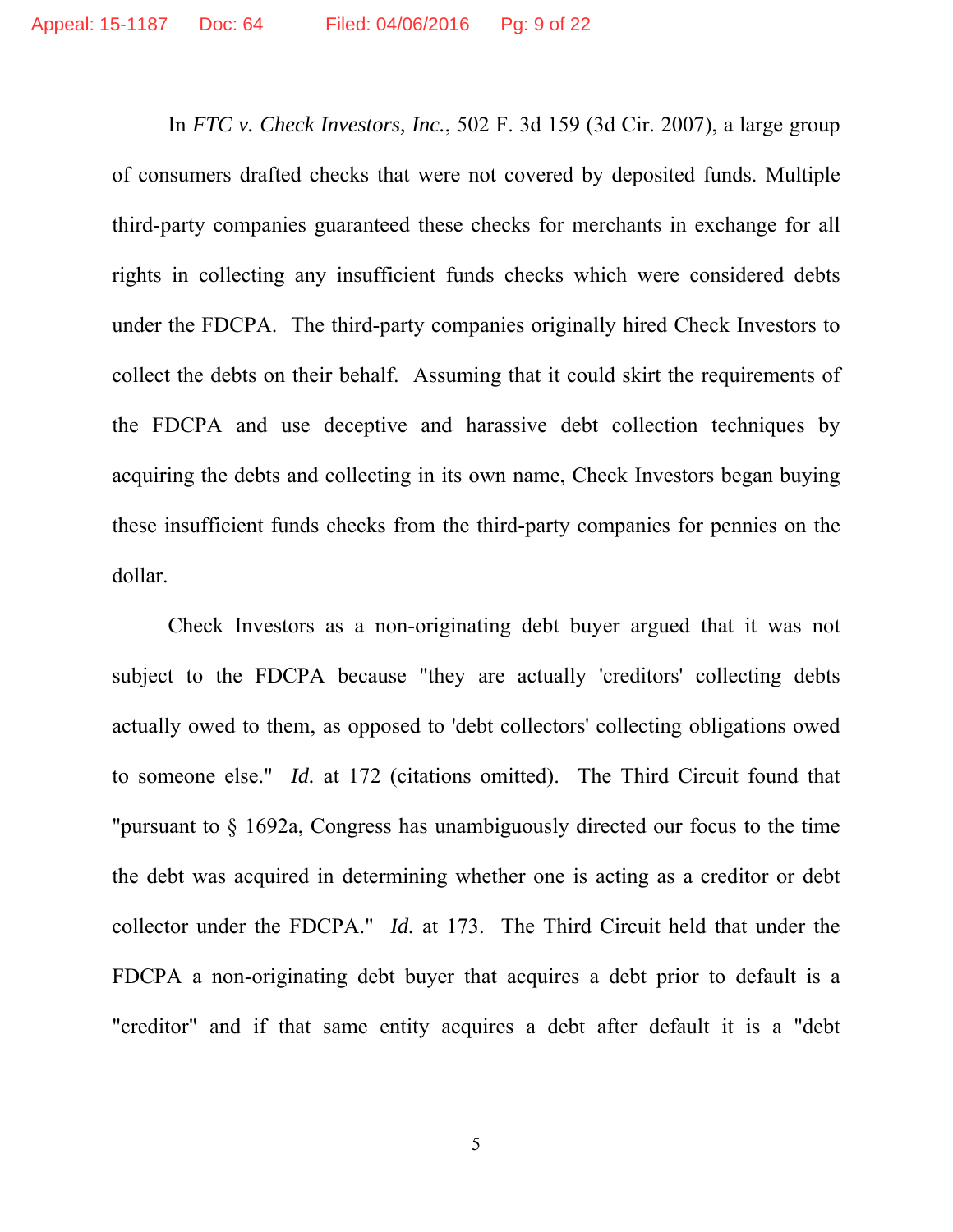collector[.]" *Id.* at 173 (*citing Pollice v. National Tax Funding, L.P.*, 225 F.3d 379, 403-04 (3d Cir. 2000)).

 In *Schlosser v. Fairbanks Capital Corp.*, 323 F.3d 534 (7th Cir. 2003), a consumer obtained a mortgage from a debt originator. After default, the debt originator sold the consumer's mortgage obligation to a non-originating debt buyer. The consumer alleged causes of action under the FDCPA and the Seventh Circuit Court of Appeals was called on to determine whether a non-originating debt buyer that obtains a debt in default is a "debt collector" under the FDCPA. The Seventh Circuit analyzed the definition of "debt collector" under 15 U.S.C. § 1692a(6) and any applicable exclusion thereto contained in 15 U.S.C.  $\S$  1692a(6)(F) and determined that a non-originating debt buyer is classified as a "debt collector" or "creditor" under the FDCPA based on "the status of the debt at the time of the assignment[.] In other words, the Act treats assignees as debt collectors if the debt sought to be collected was in default when acquired by the assignee, and as creditors if it was not." *Schlosser*, 323 F.3d at 536. The Seventh Circuit reinforced its statutory interpretation with the policy choice Congress made in setting the default status of the debt as the determining factor of whether a nonoriginating debt buyer is a "debt collector" or a "creditor" under the FDCPA:

> Focusing on the status of the obligation asserted by the assignee is reasonable in light of the conduct regulated by the statute. For those who acquire debts originated by others, the distinction drawn by the statute—whether the

> > 6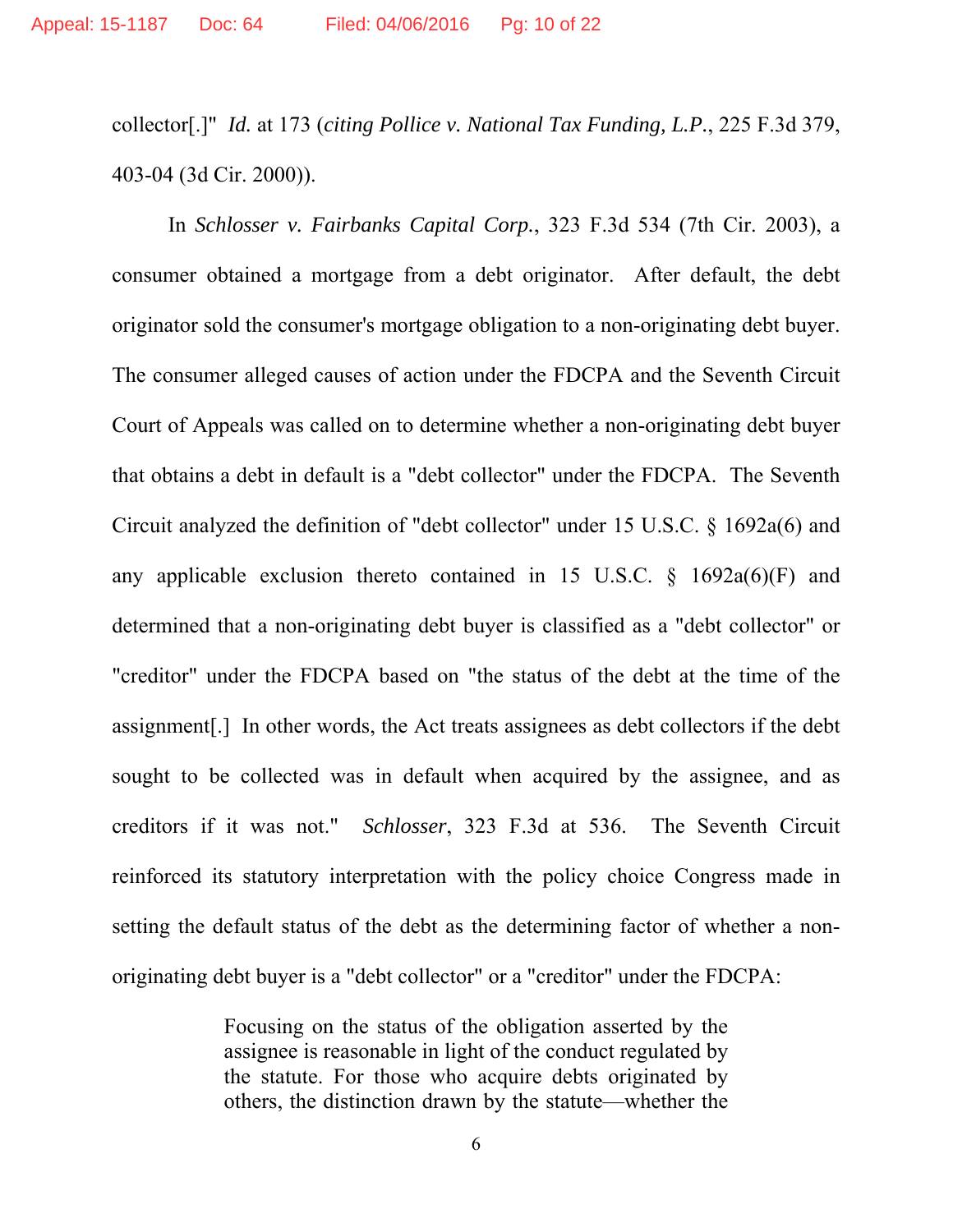loan was in default at the time of the assignment—makes sense as an indication of whether the activity directed at the consumer will be servicing or collection. If the loan is current when it is acquired, the relationship between the assignee and the debtor is, for purposes of regulating communications and collection practices, effectively the same as that between the originator and the debtor. If the loan is in default, no ongoing relationship is likely and the only activity will be collection.

*Id.* at 538. The Seventh Circuit has reached this identical conclusion on several different occasions. *Ruth v. Triumph Partnerships*, 577 F.3d 790, 796 (7th Cir. 2009) ("the party seeking to collect a debt did not originate it but instead acquired it from another party, we have held that the party's status under the FDCPA turns on whether the debt was in default at the time it was acquired"); *McKinney v. Cadleway Properties*, 548 F.3d 496, 501 (7th Cir. 2003) (holding that a nonoriginating debt buyer that attempts to collect on a debt that was in default when it was acquired is a debt collector under the FDCPA "even though it owns the debt and is collecting for itself"); *Bailey v. Security Nat'l Servicing Corp.*, 154 F.3d 384, 387 (7th Cir. 1998).

The Sixth Circuit was presented with similar facts regarding a claim under the FDCPA against a non-originating debt servicer and a non-originating debt buyer and was required to determine when these entities are considered "debt collectors" under the FDCPA. *Bridge v. Ocwen Federal Bank, FSB*, 681 F.3d 355 (6th Cir. 2012). The Sixth Circuit determined that: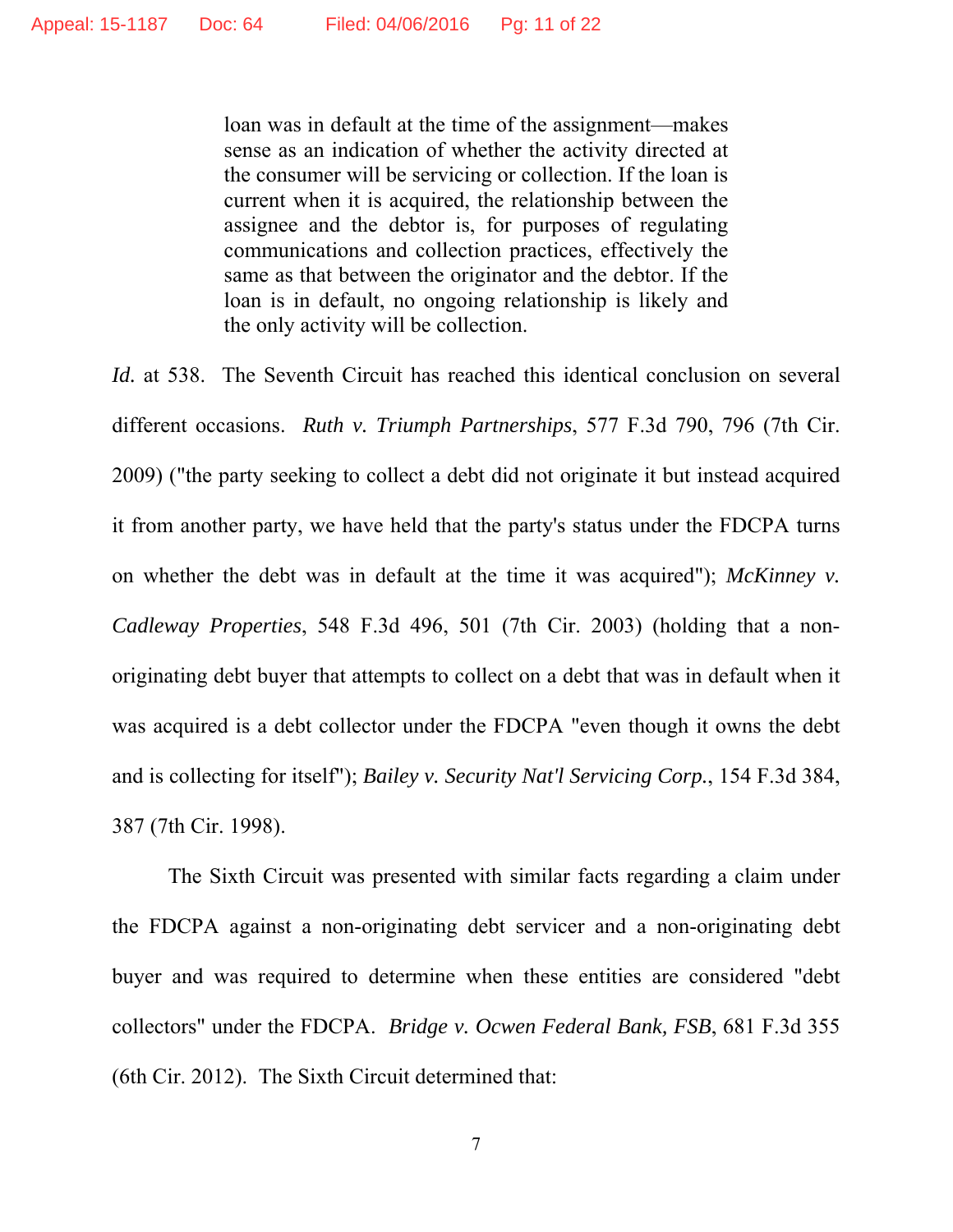The distinction between a creditor and a debt collector lies precisely in the language of  $\S$  1692a(6)(F)(iii). For an entity that did not originate the debt in question but acquired it and attempts to collect on it, that entity is either a creditor or a debt collector depending on the default status of the debt at the time it was acquired. The same is true of a loan servicer, which can either stand in the shoes of a creditor or become a debt collector, depending on whether the debt was assigned for servicing before the default or alleged default occurred. This interpretation of the Act is supported by Congress's intent in passing it.

*Id.* at 359 (citations omitted). The Sixth Circuit found that the non-originating debt servicer and non-originating debt buyer were "debt collectors" under the FDCPA because they each obtained the debt after it was in default.<sup>3</sup>

 $\overline{\phantom{a}}$  $3$  In addition, the Federal Trade Commission and the Consumer Financial Protection Bureau, the two federal government agencies tasked with implementing, interpreting and regulating the FDCPA, have each interpreted the FDCPA definition of "debt collector" to include non-originating debt buyers that acquire debts after default. *See, e.g.*, FTC Report, *Repairing a Broken System: Protecting Consumers in Debt Collection Litigation and Arbitration,* p. 6 n. 15 (2010) (available at www.ftc.gov/os/2010/07/debtcollectionreport.pdf) (last visited May 8, 2015) ("Debt buyers – persons who collect debt on their own behalf that they have purchased from creditors or debt collectors – are covered by the FDCPA if the accounts were in default at the time the debt buyers purchased them. FDCPA §§ 803(4), 803(6); 15 U.S.C. §§ 1692a(4), 1692a(6)"); and Consumer Financial Protection Bureau, 2013 FDCPA Annual Report, at 14 n.14 (available at http://files.consumerfinance.gov/f/201303 cfpb\_March\_FDCPA\_Report1.pdf) (stating that the FDCPA applies to "debt buyers collecting on debts they purchased in default"). Appellants feel that due to the nature of this Petition and the importance of the issue pending in this Petition, this Court should request that both the FTC and CFPB file *amicus* briefs stating their opinion on this issue.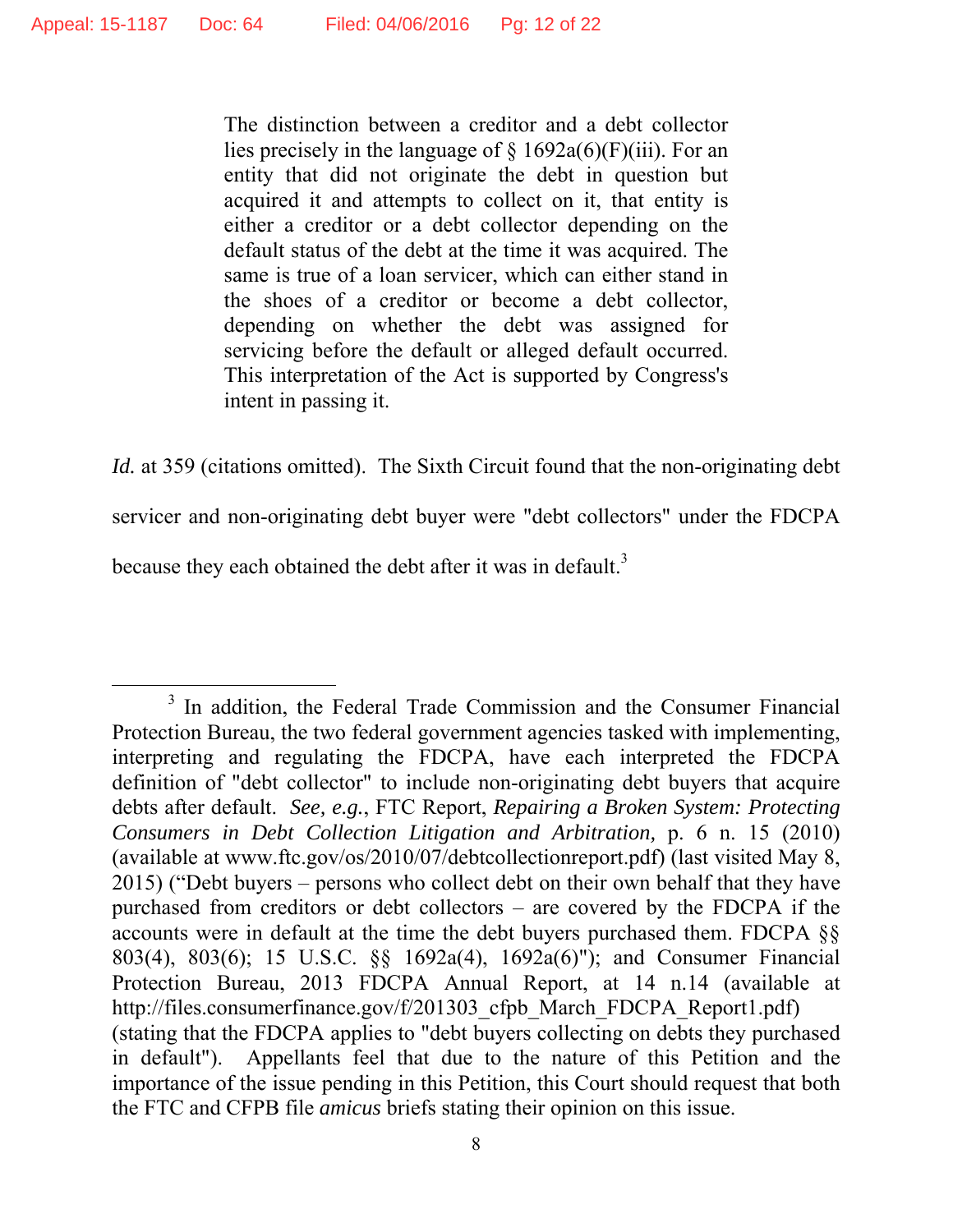For these reasons, the panel decision is not in line with the majority of Circuits to have considered this identical issue. *But see Davidson v. Capital One Bank (USA), N.A.*, 797 F.3d 1309 (11th Cir. 2015). Accordingly, given the clear conflict between the panel decision and the decisions of the Third, Sixth and Seventh Circuits, *en banc* review is warranted so that this court can address the scope of the protections afforded to consumers under the FDCPA.

## B. The Panel Decision Conflates Inclusionary and Exclusionary Language in the "Debt Collector" Definition

 In determining whether a consumer can pursue remedies under the FDCPA a reviewing court must first determine whether *the entity* qualifies as a "debt collector" due to its general business operations. 15 U.S.C. § 1692a(6) ("principal purpose of which is the collection of *any debts*" or "regularly collects . . . *debts* owed or due or asserted to be owed or due another") (emphasis supplied). If *the entity* qualifies as a "debt collector" due to its general business operations all debts it collects are subject to the FDCPA unless the reviewing court determines that the *specific debt* at issue as alleged in the complaint is excluded from the definition of "debt collector." 15 U.S.C. § 1692a(6)(F) (stating that the term "debt collector" does not include "any person collecting or attempting to collect *any debt* owed or due or asserted to be owed or due another to the extent such activity . . . (ii) concerns *a debt* which was originated by such person; [or] (iii) concerns *a debt* which was not in default at the time it was obtained by such person[.]") (emphasis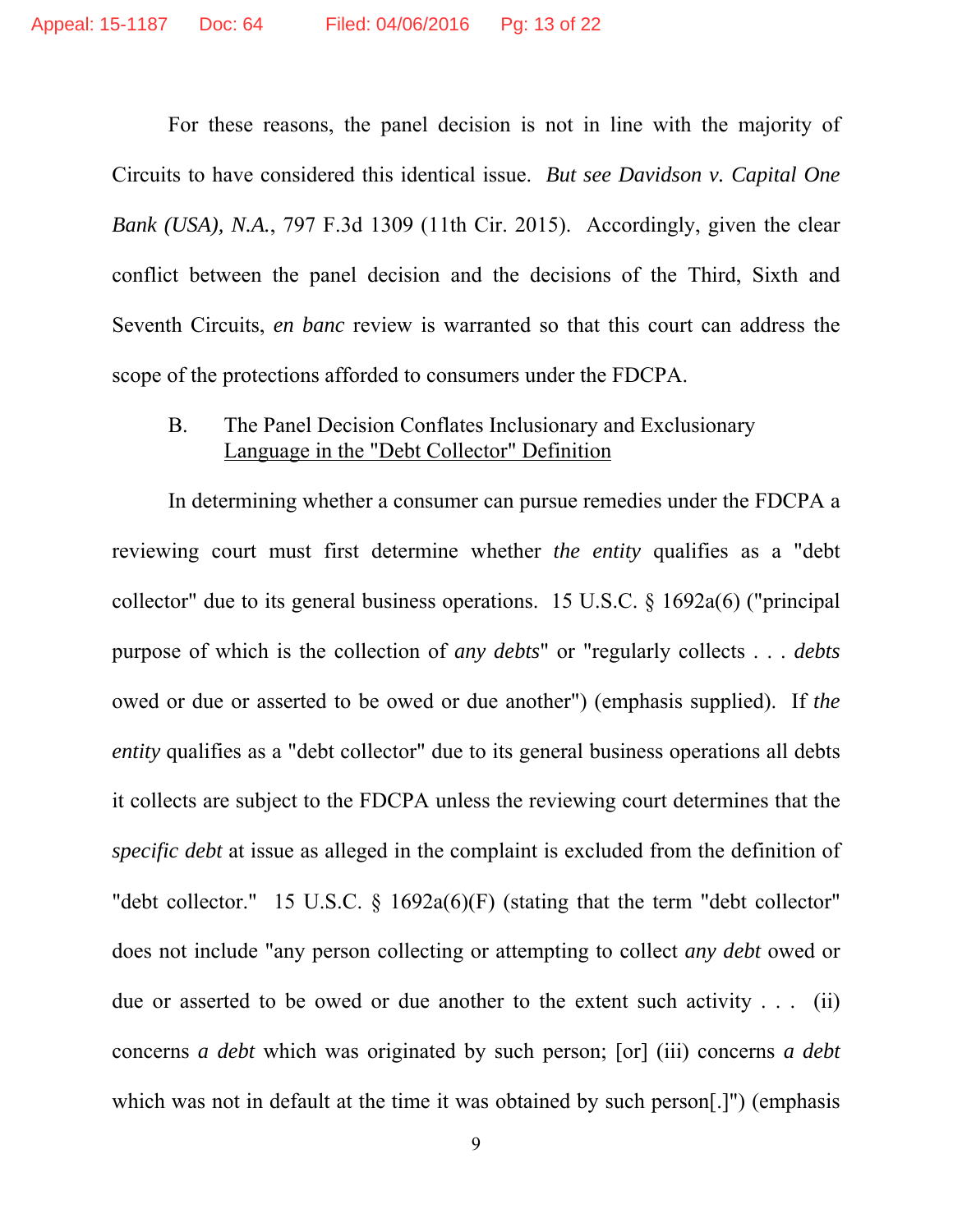supplied). The Panel Decision conflates these two concepts (entity analysis and specific debt analysis) by requiring a consumer to allege both that the entity "regularly collects . . . *debts* owed or due or asserted to be owed or due another" and that the *specific debt* alleged in the complaint was "owed or due another[.]" Dk. #62 at 13 (requiring Appellants to allege "that Santander regularly collects debts owed to others and was doing so here").

 The panel began its analysis correctly by noting that "[t]he material distinction between a debt collector and a creditor -- at least with respect to the second definition of 'debt collector' provided by  $\S$  1692a(6) -- is therefore whether a person's regular collection activity is only for itself (a creditor) or whether it regularly collects for others (a debt collector)[.]" Dk. #62 at 11. This statement is accurate<sup>4</sup> to the extent that the statute requires the Court to analyze the business practices of the entity in question prior to looking at the specific debt related to the allegations of the complaint. This is confirmed by the statutory language referring to the plural "any debts" and " regularly collects . . . debts[.]"<sup>5</sup> *See Davidson*, 797

 $\frac{1}{4}$ <sup>4</sup> Appellants argued and maintain the position that "owed or due or asserted to be owed or due another" are meant to be read separately creating two types of debts, those - (1) owed or due, or (2) asserted to be owed or due another. "[O]wed or due" includes any entity that originated, was assigned or purchased debts and "asserted to be owed or due another" would include any servicer of debts.

 $<sup>5</sup>$  The FDCPA defines a "debt collector" in relevant part as:</sup>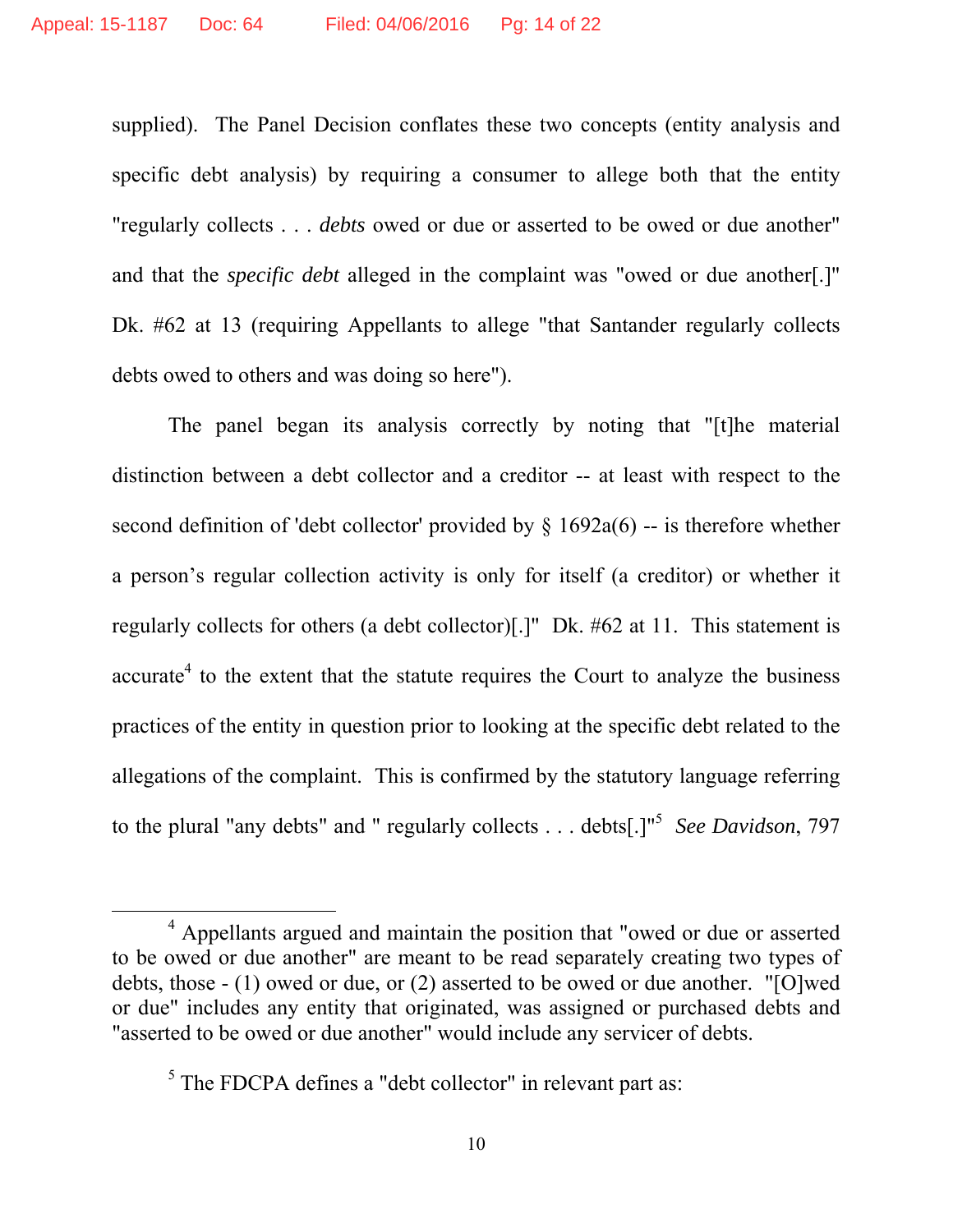$\overline{a}$ 

F.3d at 1316 (stating that under 15 U.S.C. § 1692a(6) "'[a]ny debts' means 'all debts[]'"). Whether an entity has the "principal purpose of which is the collection of *any debts*" or "regularly collects . . . *debts* owed or due or asserted to be owed or due another" has nothing to do with the specific debt owed and at issue as alleged in the complaint. 15 U.S.C. § 1692a(6) (emphasis supplied).

 The panel next overly limits the definition of "debt collector" by adding a second requirement under the definition of "debt collector" that the specific debt owed as alleged in the complaint was "owed to others[.]" Dk. #62 at 13 (requiring Appellants to allege "that Santander regularly collects debts owed to others and

> any person who uses any instrumentality of interstate commerce or the mails in any business the principal purpose of which is the collection of any debts, or who regularly collects or attempts to collect, directly or indirectly, debts owed or due or asserted to be owed or due another. Notwithstanding the exclusion provided by clause (F) of the last sentence of this paragraph, the term includes any creditor who, in the process of collecting his own debts, uses any name other than his own which would indicate that a third person is collecting or attempting to collect such debts . . . . The term does not include— . . .

> (F) any person collecting or attempting to collect any debt owed or due or asserted to be owed or due another to the extent such activity . . . (ii) concerns a debt which was originated by such person; [or] (iii) concerns a debt which was not in default at the time it was obtained by such person[.]"

15 U.S.C. § 1692a(6).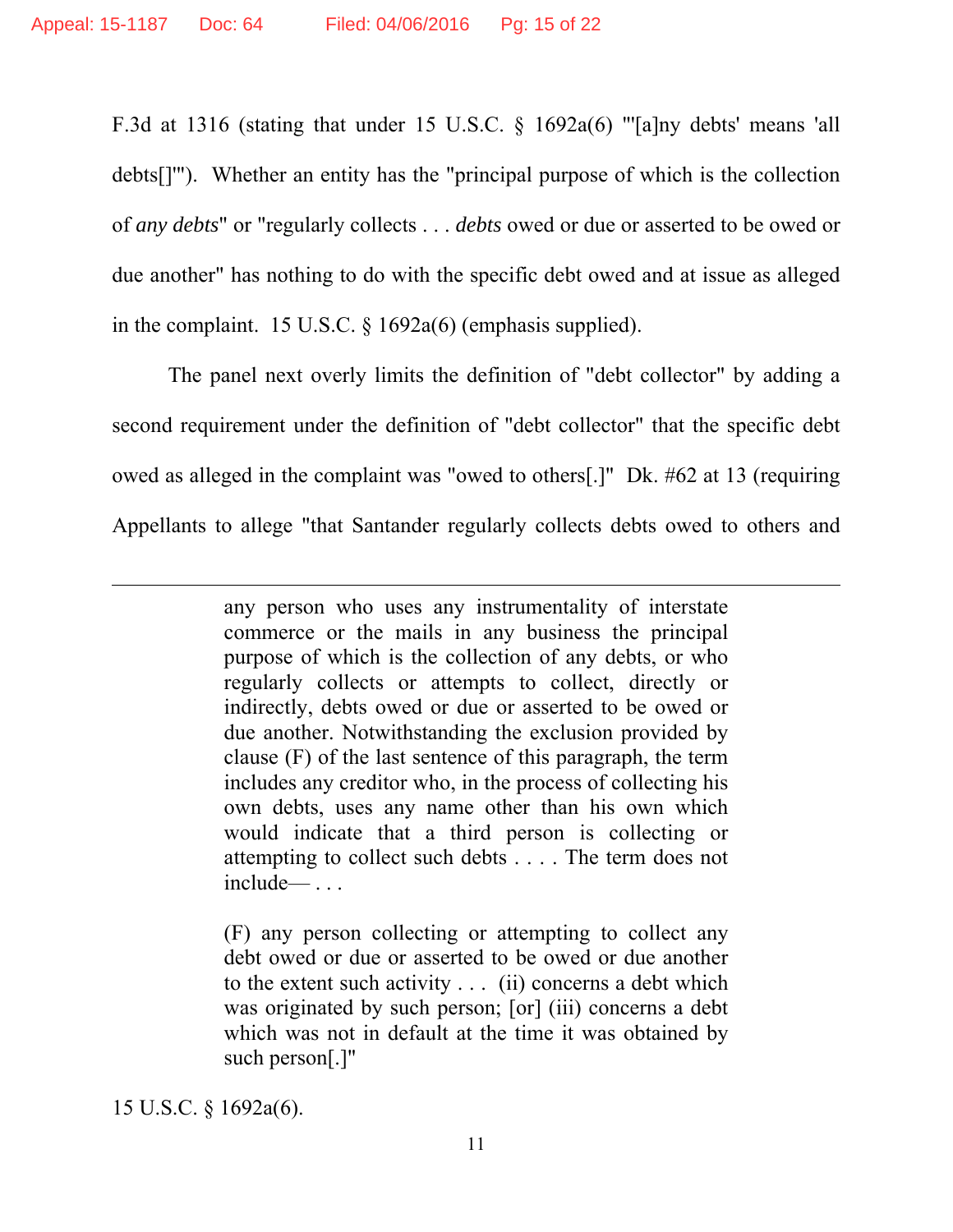was doing so here"). This requirement that a consumer allege that the specific debt was "owed to others" does not find any support in the "debt collector" definition as that definition solely looks at the entity's general business practices to determine whether the entity qualifies as a "debt collector" subject to the FDCPA. *Davidson*, 797 F.3d at 1316 (stating that "a person must regularly collect or attempt to collect debts *for others* in order to qualify as a 'debt collector' under the second definition of the term") (emphasis in original). By requiring the consumer to allege that the "debt collector" was collecting the specific debt "for another[,]" the panel conflated the inclusionary definition of "debt collector" ("regularly collects . . . debts") with the exclusions to the definition of "debt collector" that relate only to the specific debt at issue as alleged in the complaint ("any debt owed or due or asserted to be owed or due another").

 Had the panel solely analyzed Appellee's debt collection practices on an entity level as required to determine whether Appellee as an entity was subject to the FDCPA under the definition of "debt collector[,]" the panel would have determined that Appellee "regularly collects . . . *debts* owed or due or asserted to be owed or due another" under the allegations in this case.<sup>6</sup> In addition, the panel

 <sup>6</sup> *See*, *e.g.*, *Davidson*, 797 F.3d at 1318 ("our inquiry under § 1692a(6) is not whether Capital One regularly collects on debts *originally* owed or due another and now owed to Capital One; our inquiry is whether Capital One regularly collects on debts owed or due another at the time of collection. The amended complaint makes no factual allegations from which we could plausibly infer that Capital One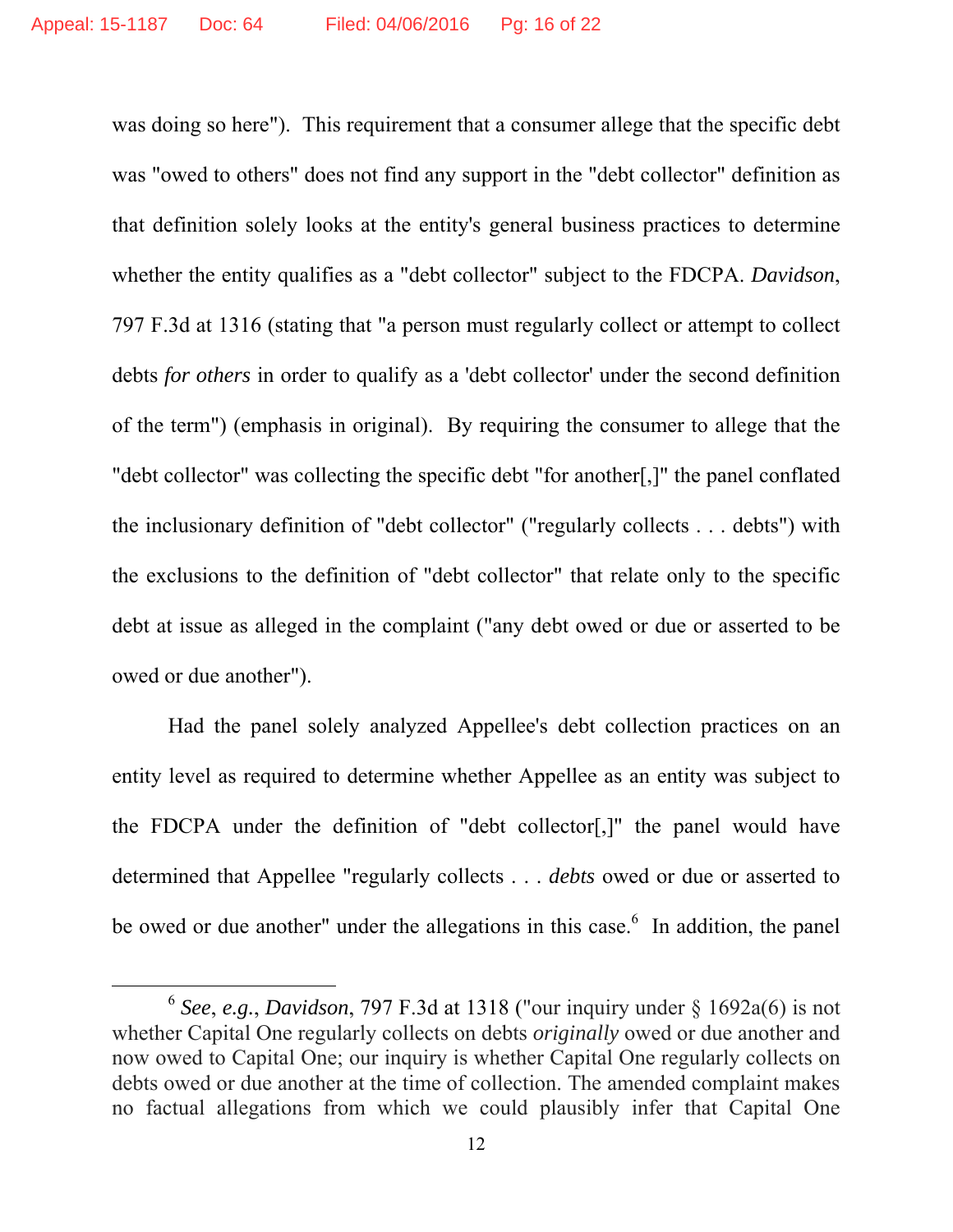would have found no basis for excluding the specific debt from coverage since Appellee purchased the debt well after default and did not originate the debt. 15 U.S.C. § 1692a(6) and 15 U.S.C. § 1692a(6)(F).

 Rehearing *en banc* will allow the court to re-assess the panel decision that a consumer must allege that an entity was collecting the specific debt "for another" in order to afford coverage under the FDCPA "debt collector" definition. The Fourth Circuit now stands alone in requiring this additional allegation to an FDCPA complaint. In reaching this conclusion, the panel has set a dangerous precedent that will be used by all debt buyers (a multibillion dollar industry) to skirt liability under the FDCPA even though all debt buyers are plainly covered by the "debt collector" definition.

### **CONCLUSION**

 For the reasons set forth herein, the court should grant rehearing *en banc*. Respectfully submitted this 6th day of April, 2016.

> **\_/s/\_\_Cory L. Zajdel\_\_\_\_\_\_\_\_\_\_\_\_\_** Cory L. Zajdel, Esq. Z LAW, LLC 301 Main Street, Ste. 2-D Reisterstown, Maryland 21136 clz@zlawmaryland.com (443) 213-1977

### **Attorney for Appellants**

regularly collects or attempts to collect debts owed or due to someone other than Capital One.") (emphasis in original).

 $\overline{a}$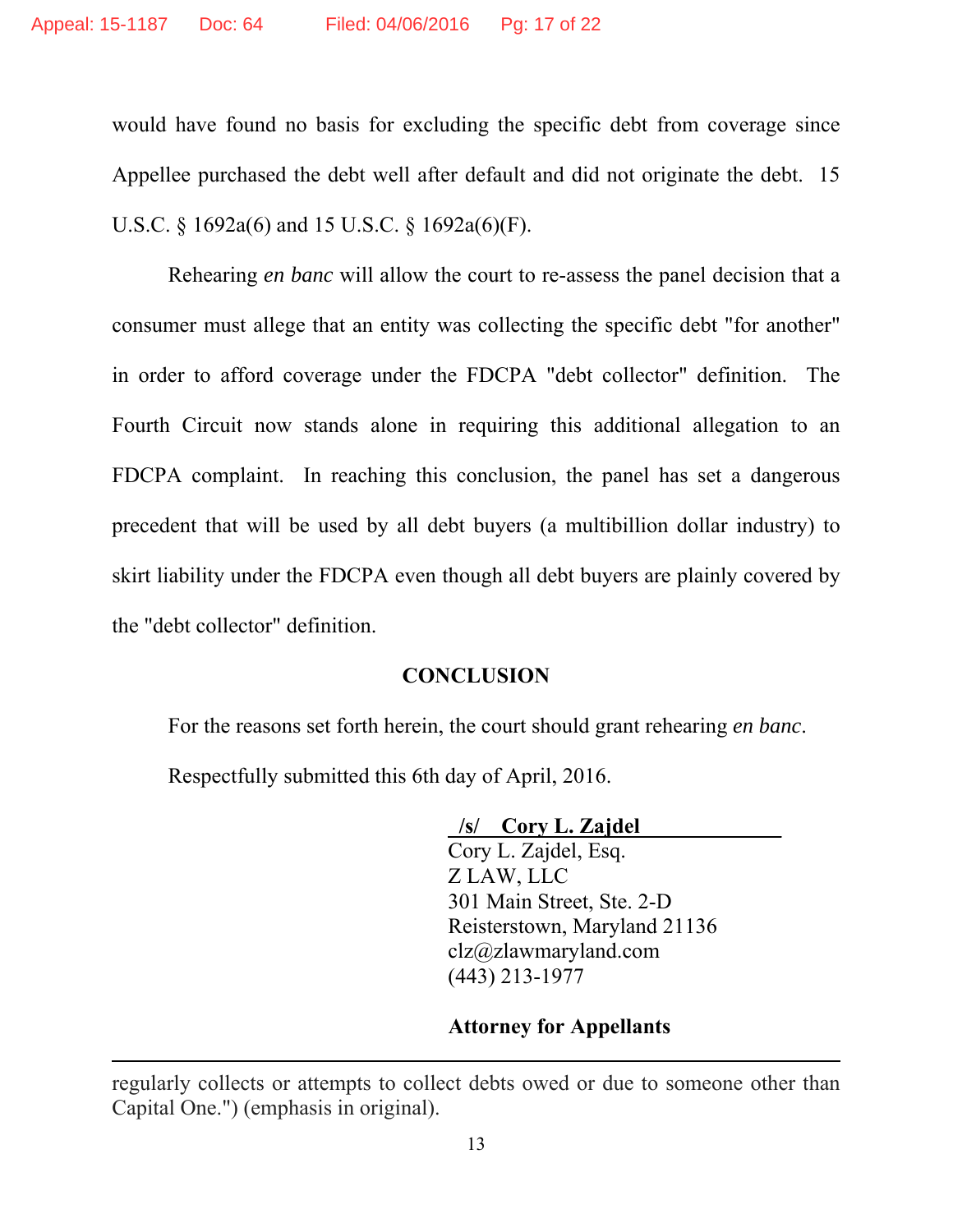## **CERTIFICATE OF COMPLIANCE**

- 1. This brief complies with the type-volume limitation of FED. R. APP. P. 35(b)(2) because this brief does not exceed fifteen (15) pages.
- 2. This brief complies with the typeface requirements of FED. R. APP. P.  $32(a)(5)$  and the type style requirements of FED. R. APP. P.  $32(a)(6)$  because this brief has been prepared in a proportionally spaced typeface using *Microsoft Office Word 2007* in *14pt Times New Roman*.

Dated: April 6, 2016 **\_/s/ Cory L. Zajdel\_\_\_\_\_\_\_\_\_\_\_\_\_** *Counsel for Plaintiffs-Appellants*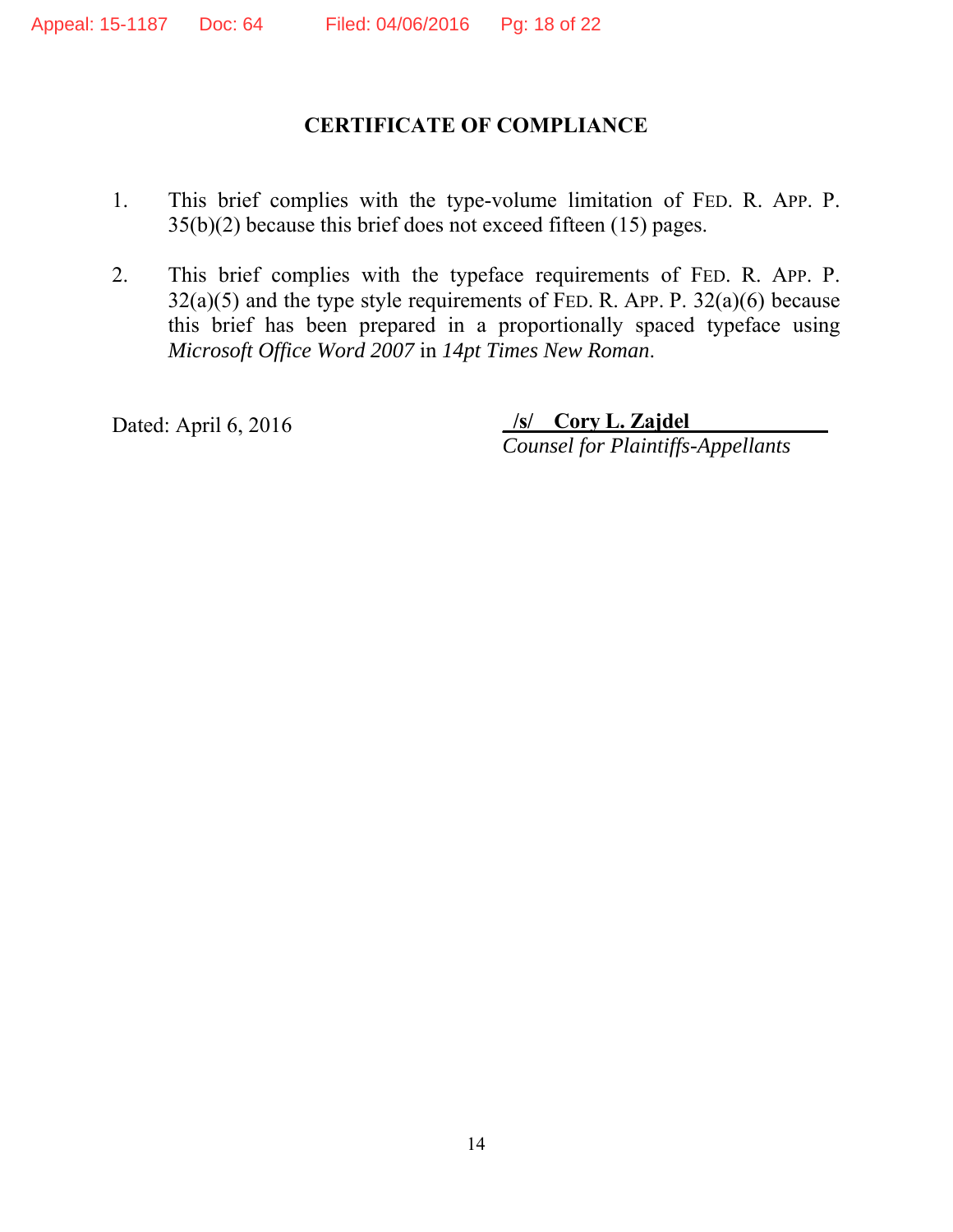### **CERTIFICATE OF FILING AND SERVICE**

 I hereby certify that on this 6th day of April, 2016, I caused this Petition for Rehearing *En Banc* to be filed electronically with the Clerk of the Court using the CM/ECF System, which will send notice of such filing to the following registered CM/ECF users:

> Steven T. Fowler, Esq. sfowler@reedsmith.com REED SMITH LLP 3110 Fairview Park Drive Suite #1400 Falls Church, VA 22042 703-641-4262

Travis Sabalewski REED SMITH LLP Riverfront Plaza - West Tower 901 E. Byrd Street Suite #1700 Richmond, VA 23219 tsabalewski@reedsmith.com 804-344-3442

Kim M. Watterson, Esq. kwatterson@reedsmith.com REED SMITH LLP 225 Fifth Avenue Pittsburgh, PA 15222 412-288-7996

**Attorneys for Appellee Santander Consumer USA, Inc.** 

**\_/s/ Cory L. Zajdel\_\_\_\_\_\_\_\_\_\_\_\_\_** *Counsel for Plaintiffs-Appellants*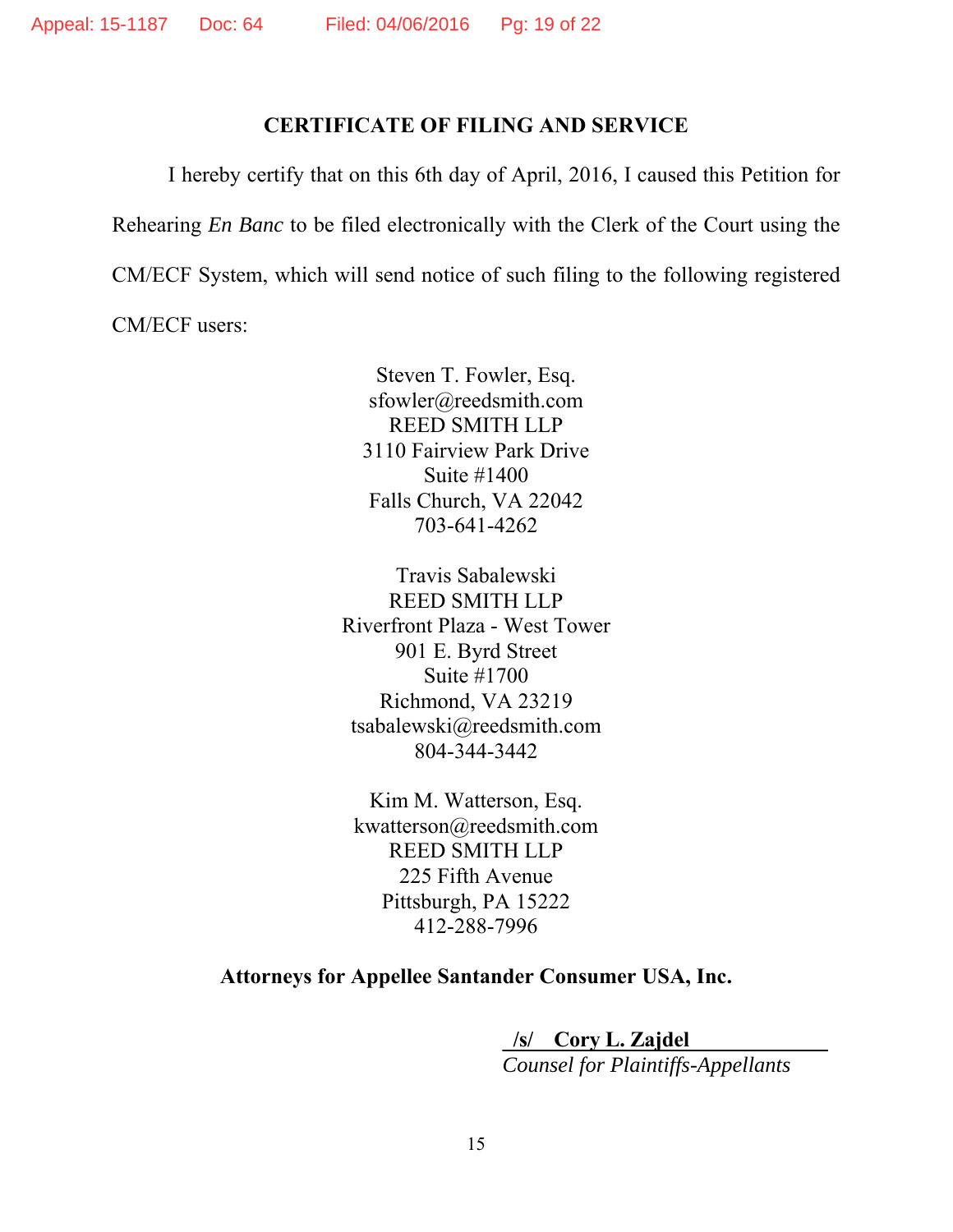# **ADDENDUM**

|--|--|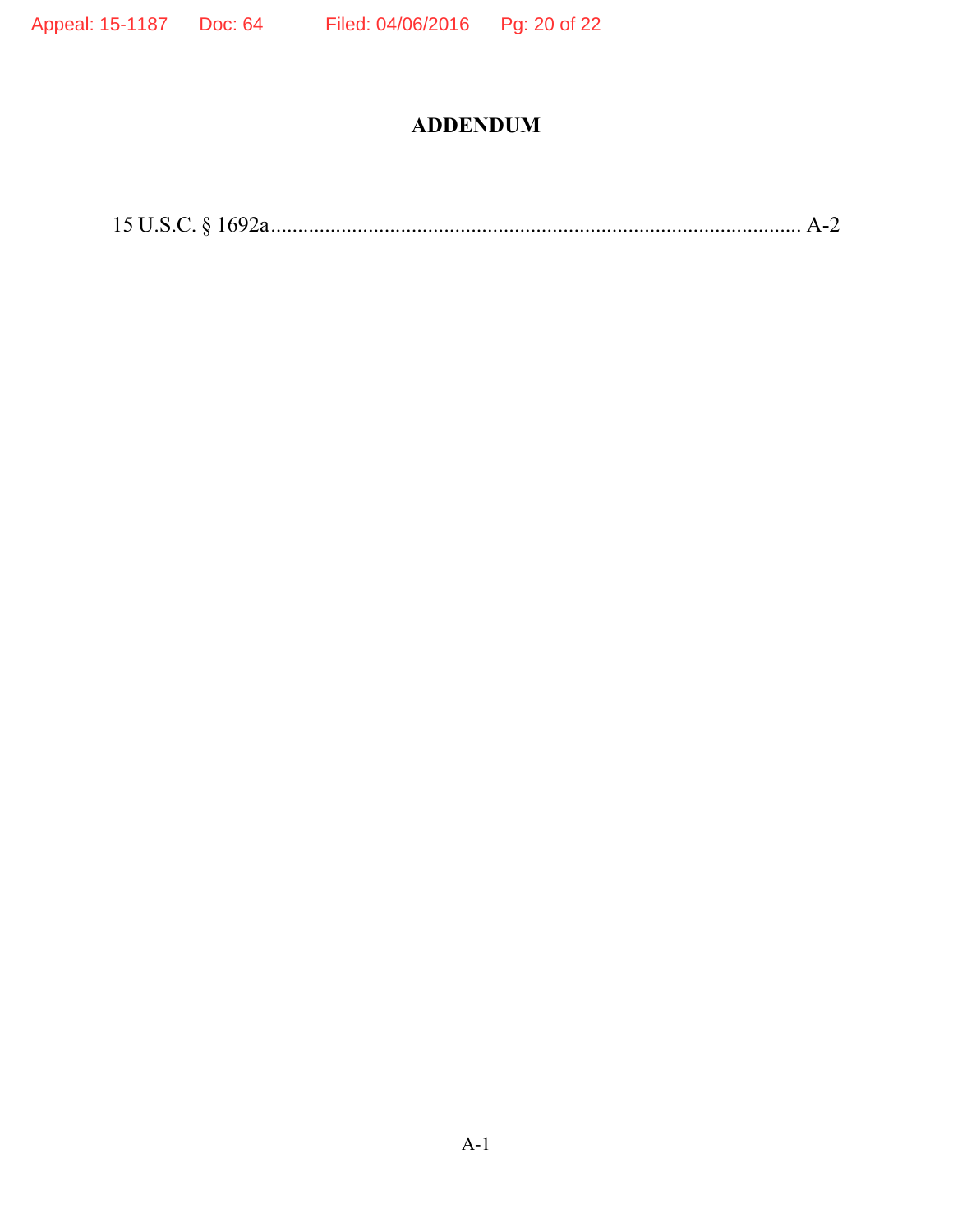## **FAIR DEBT COLLECTION PRACTICES ACT, 15 U.S.C. § 1692a**

As used in this subchapter—

**(1)** The term "Bureau" means the Bureau of Consumer Financial Protection.

**(2)** The term "communication" means the conveying of information regarding a debt directly or indirectly to any person through any medium.

**(3)** The term "consumer" means any natural person obligated or allegedly obligated to pay any debt.

**(4)** The term "creditor" means any person who offers or extends credit creating a debt or to whom a debt is owed, but such term does not include any person to the extent that he receives an assignment or transfer of a debt in default solely for the purpose of facilitating collection of such debt for another.

**(5)** The term "debt" means any obligation or alleged obligation of a consumer to pay money arising out of a transaction in which the money, property, insurance, or services which are the subject of the transaction are primarily for personal, family, or household purposes, whether or not such obligation has been reduced to judgment.

**(6)** The term "debt collector" means any person who uses any instrumentality of interstate commerce or the mails in any business the principal purpose of which is the collection of any debts, or who regularly collects or attempts to collect, directly or indirectly, debts owed or due or asserted to be owed or due another. Notwithstanding the exclusion provided by clause (F) of the last sentence of this paragraph, the term includes any creditor who, in the process of collecting his own debts, uses any name other than his own which would indicate that a third person is collecting or attempting to collect such debts. For the purpose of section 1692f(6) of this title, such term also includes any person who uses any instrumentality of interstate commerce or the mails in any business the principal purpose of which is the enforcement of security interests. The term does not include—

 **(A)** any officer or employee of a creditor while, in the name of the creditor, collecting debts for such creditor;